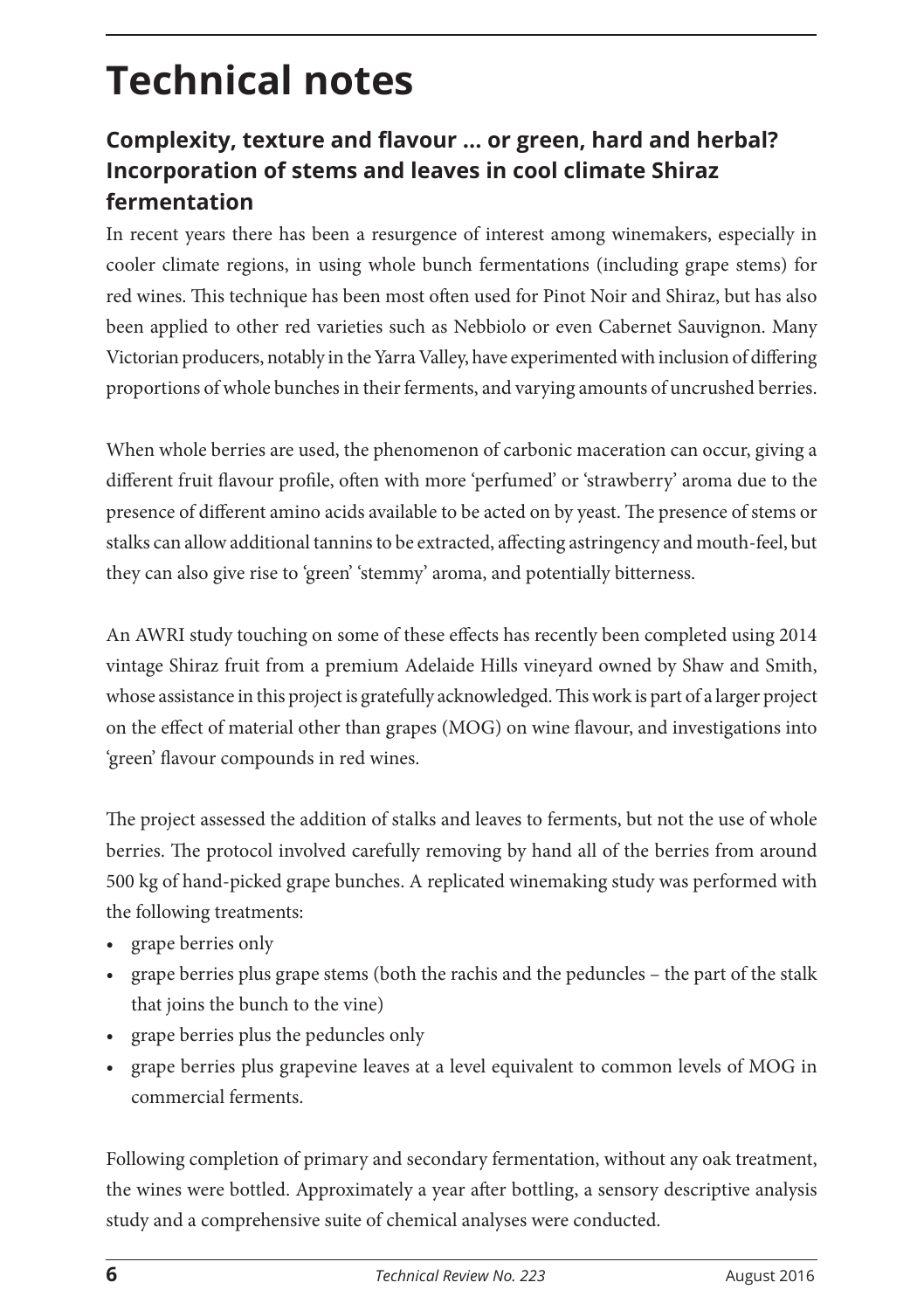The fermentation replicates were evaluated by a trained panel of nine highly experienced judges from the AWRI sensory descriptive analysis panel, in triplicate over three days. A set of 27 sensory attributes were rated by the judges to describe the appearance, aroma and flavour of the wines, including descriptors such as colour intensity, 'red fruit', 'dark fruit', 'confection', 'floral', 'green stalks' (tomato leaf), 'green capsicum', 'herbal' and 'cooked vegetal'. The palate terms 'astringency', 'bitterness', 'acidity', 'viscosity' and fruit flavour attributes were also rated. Following detailed statistical analysis, it was found that most of the attributes differed across the treatments, but not 'bitterness', 'cooked vegetal' or 'viscosity'.

Figure 1 shows the main differences for the *added stems* and *added grape leaves* treatments, compared to the *berries only* control. The *added stems* wines were rated higher in 'green capsicum' and 'green stalks' attributes, as well as astringency and acidity. The wines with added stems were higher in methoxypyrazine compounds, as well as monoterpenes. In contrast, the *added leaves* treatment did not show any 'green' attributes, and was in fact rated higher in 'red fruit', 'confection' and 'fruit aftertaste' compared to the *berries only* wines. The *added leaves* gave generally higher amounts of the so-called C6 compounds (often associated with 'grassy' flavours), which derive from leaf tissue, as well as the potent fruity compound beta-damascenone, which has also previously been found in leaf material. The addition of the peduncles, not shown in Figure 1, gave somewhat elevated 'green' attributes, and also



**Figure 1.** Differences in sensory properties of Adelaide Hills Shiraz wines made from grape berries alone, grape berries plus stems and grape berries plus leaves. The main chemical compounds related to the sensory changes are also shown. (IBMP: isobutyl methoxypyrazine.)